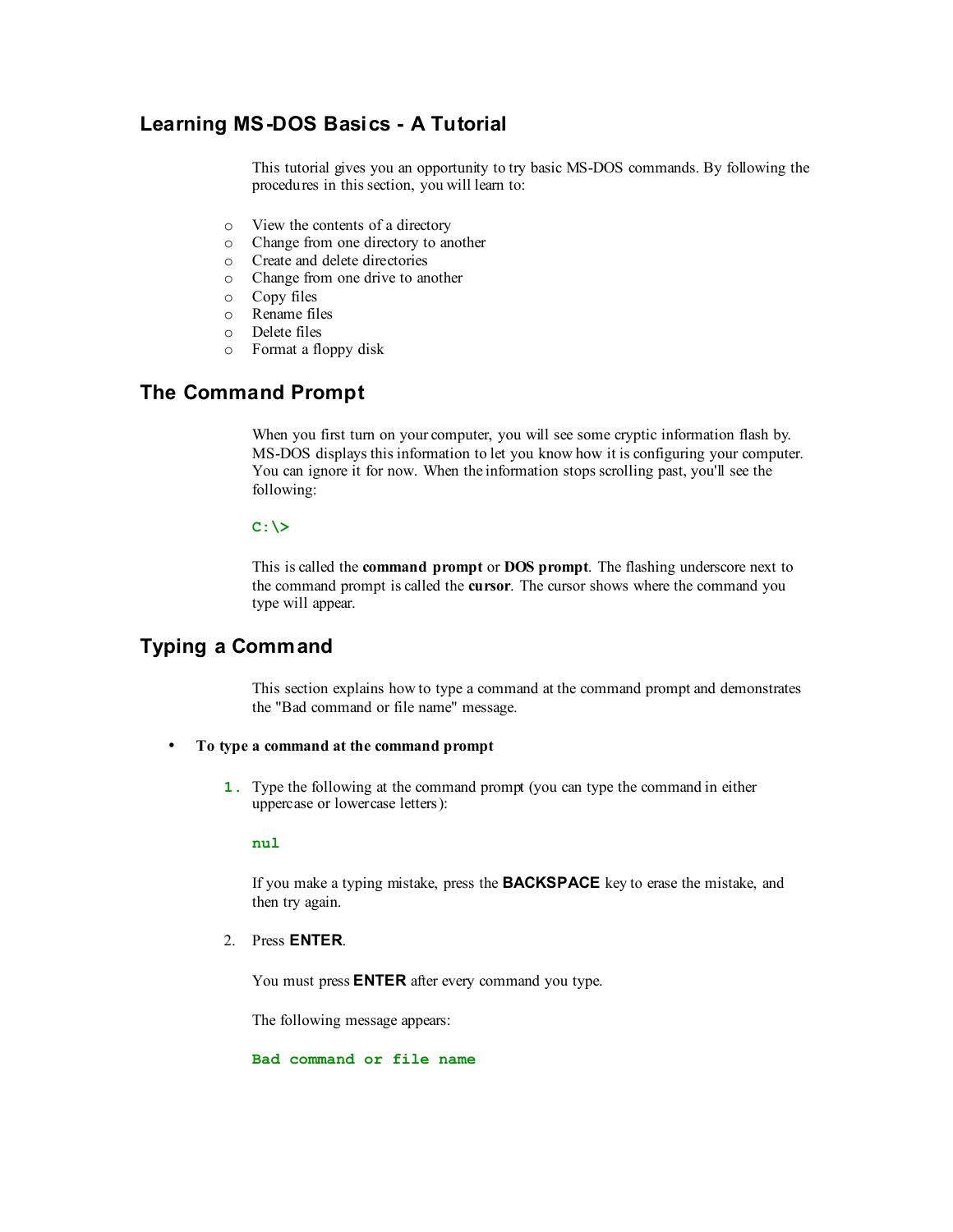The "Bad command or file name" message appears when you type something that MS-DOS does not recognize. Because **nul** is not a valid MS-DOS command, MS-DOS displays the "Bad command or file name" message.

3. Now, type the following command at the command prompt:

**ver**

The following message appears on your screen:

**MS-DOS version 6.22**

# **Viewing the Contents of a Directory**

In this section, you will view the contents of a directory by using the **dir** command. The **dir** command stands for "**directory**."

#### • **To view the contents of a directory**

1. Type the following at the command prompt:

#### **dir**

A list similar to the following appears:

```
Volume in drive C is MS-DOS_6.22 
Volume Serial Number is lE49-15E2
Directory of C:\
WINDOWS <DIR> 09-08-92 10:27p 
TEMP <DIR> 05-15-92 12:09p 
CONFIG SYS 278 09-23-92 10:50a 
COMMAND COM 53014 09-18-92 6:00a<br>WINA20 386 9349 11-11-91 5:00a
                WINA20 386 9349 11-11-91 5:00a 
DOS <DIR> 09-02-92 4:23p 
AUTOEXEC BAT 290 09-23-92 10:54a 
                7 file(s) 62931 bytes 
                        8732672 bytes free
```
This is called a *directory list*. A directory list is a list of all the files and subdirectories that a directory contains. In this case, you see all the files and directories in the main or *root* directory of your drive. All the files and directories on your drive are stored in the root directory.

# **Changing Directories**

Look at the list on your screen. All the names that have **<DIR>** beside them are directories. You can see a list of the files in another directory by changing to that directory, and then using the **dir** command again. In this case, you will change to the **DOS** directory.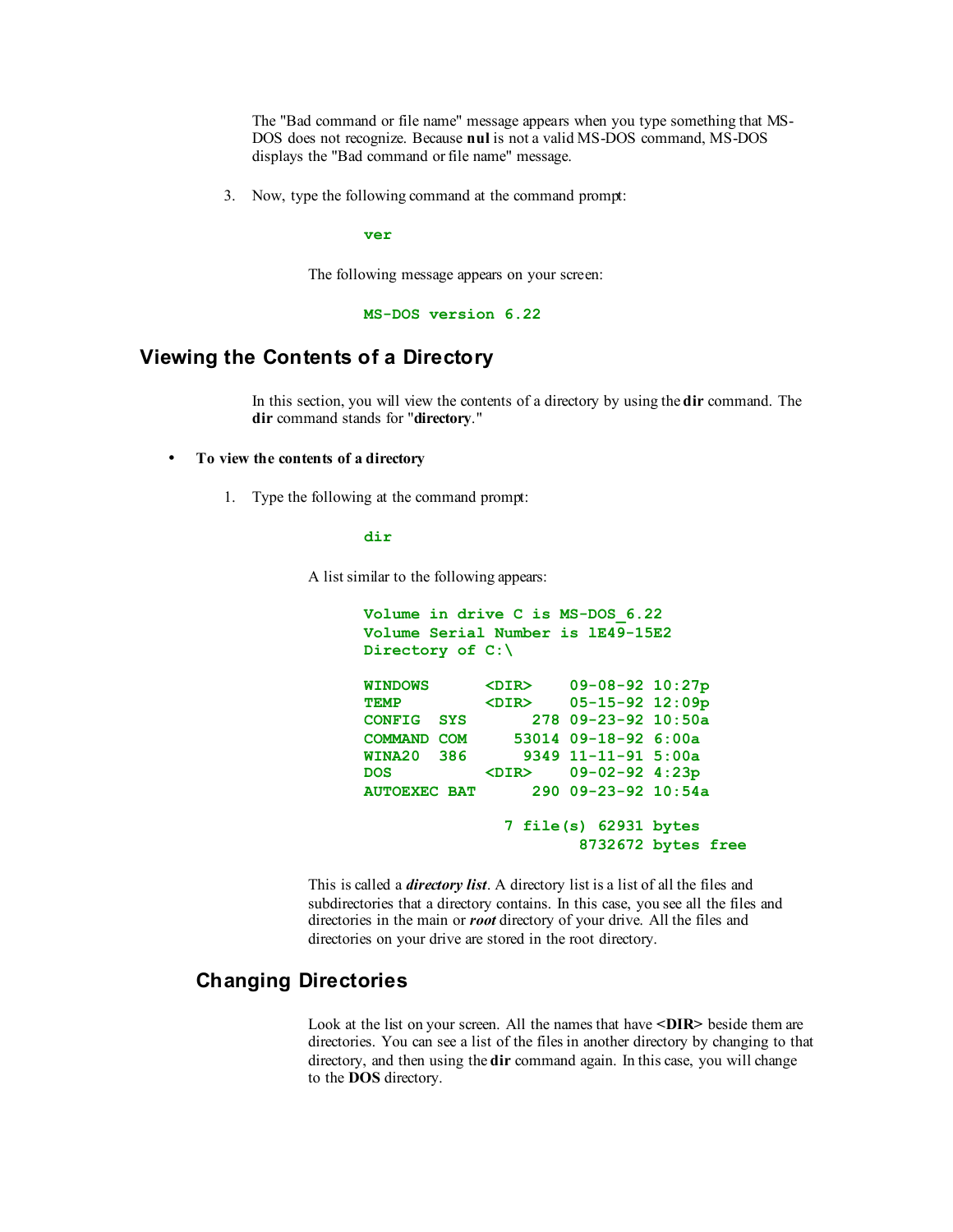Before you begin this section, make sure you have a directory named DOS by carrying out the following procedure.

#### o **To make sure you have a directory named Windows**

1.If you do not see a line in the directory list indicating that you have a directory named Windows, type the following at the command prompt:

#### **dir /s Windows**

You will see a message that includes a line such as the following:

#### **Directory of C:\DIRNAME**

#### o **To change from the root directory to the WINDOWS directory**

To change directories, you will use the **cd** command. The **cd** command stands for "*change directory*."

1. Type the following at the command prompt:

#### **cd windows**

The command prompt changes. It should now look like the following:

#### **C:\WINDOWS>**

Next, you will use the dir command to view a list of the files in the DOS directory.

# o **To view a list of the files in the WINDOWS directory**

1. Type the following at the command prompt:

#### **dir**

A list of the files in the WINDOWS directory appears, but scrolls by too quickly to read. You can modify the **dir** command so that it displays only one screen of information at a time.

#### o **To view the contents of a directory one screen at a time**

1. Type the following at the command prompt:

#### **dir /p**

One screen of information appears. At the bottom of the screen, you will see the following message:

**Press any key to continue . . .**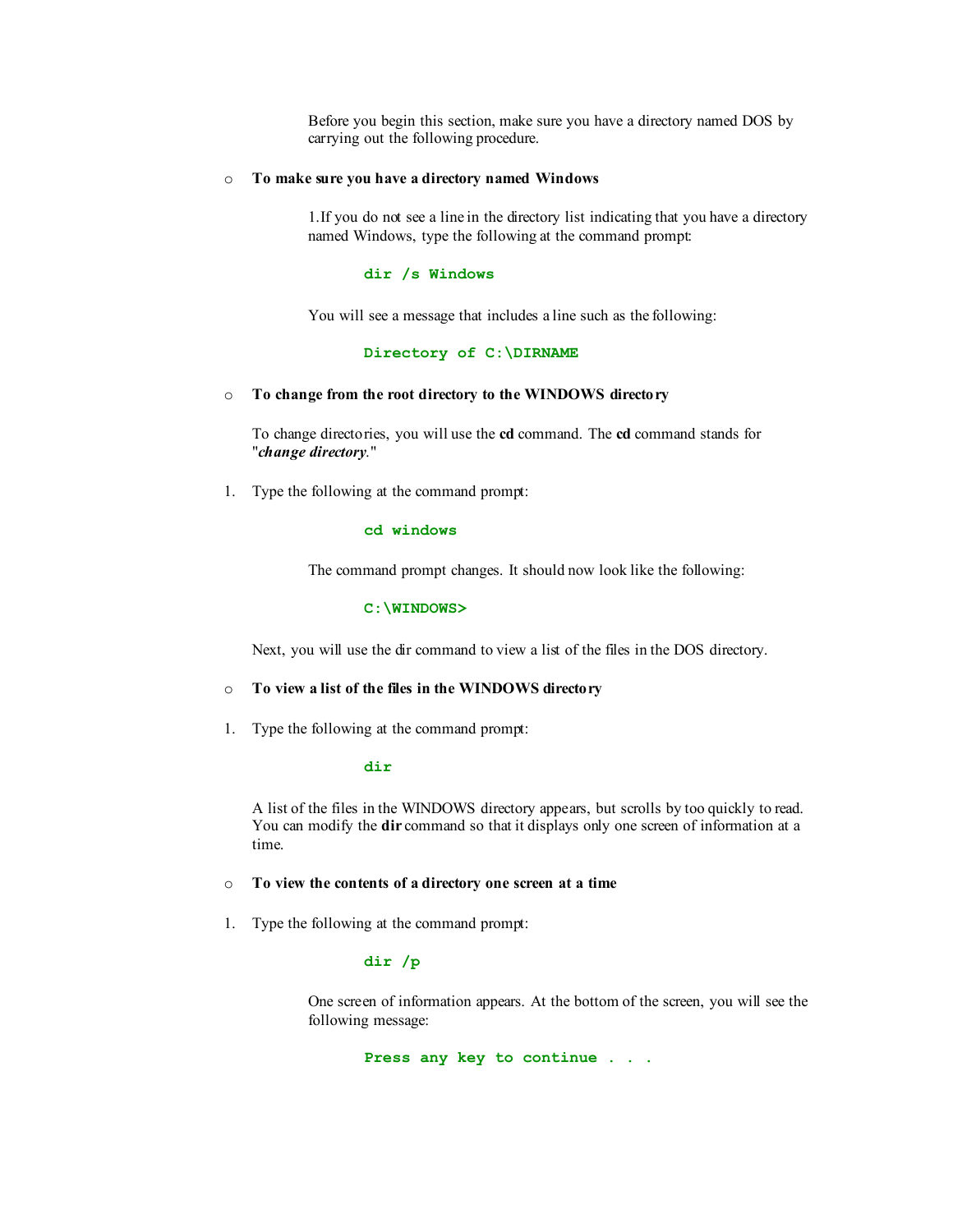2. To view the next screen of information, press any key on your keyboard. Repeat this step until the command prompt appears at the bottom of your screen.

When you typed the **dir** command this time, you included the **/p** switch after the command. A *switch* modifies the way MS-DOS carries out a command. Generally, a switch consists of a forward slash (**/**) that is followed by one or more letters or numbers. When you used the **/p** switch with the **dir** command, you specified that MS-DOS should pause after it displays each screen of directory list information. The **p** actually stands for "page"

Another helpful switch you can use with the **dir** command is the **/w** switch. The **/w** switch indicates that MS-DOS should show a wide version of the directory list.

#### o **To view the contents of a directory in wide format**

**1.** Type the following at the command prompt:

#### **dir /w**

The directory list appears, with the filenames listed in wide format. Note that only filenames are listed. No information about the files' size or date and time of creation appears.

2. If the directory contains more files than will fit on one screen, you can combine the /p and /w switches as follows:

# **dir /w /p**

# **Changing Back to the Root Directory**

Next, you will change from the DOS directory to the root directory. The root directory is the directory you were in before you changed to the DOS directory. Before you begin this section, make sure your command prompt looks like the following:

# **C:\DOS>**

#### o **To change to the root directory**

1. Type the following at the command prompt:

#### **cd \**

Note that the slash you type in this command is a backslash (**\**), not a forward slash (**/**).

No matter which directory you are in, this command always returns you to the root directory of a drive. The root directory does not have a name. It is simply referred to by a backslash (**\**).

The command prompt should now look like the following: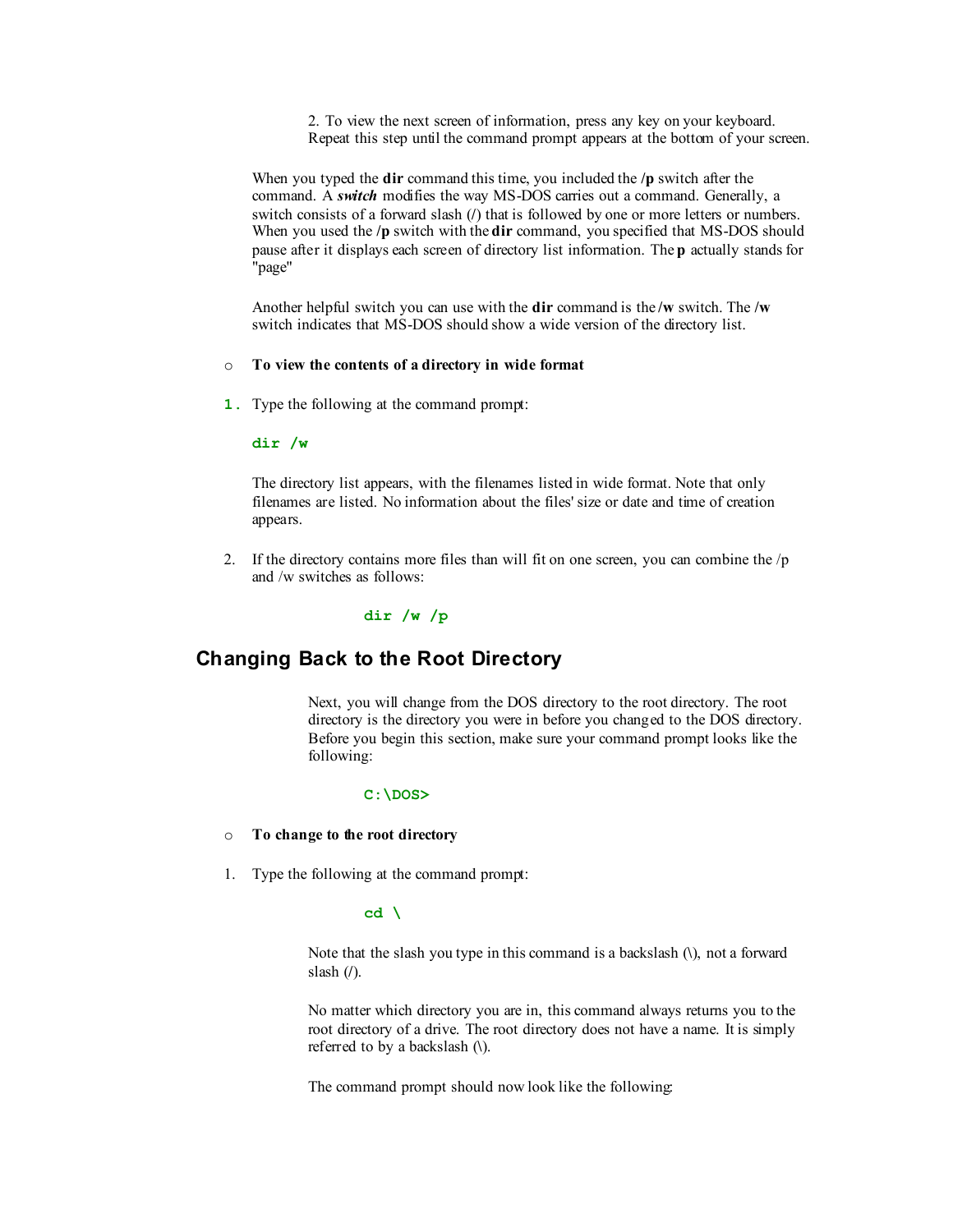#### $C: \>$

When your command prompt appears similar to this---that is, when it does not contain the name of a directory---you are in the root directory.

# **Creating a Directory**

In this section, you will create two directories. Creating a directory is helpful if you want to organize related files into groups to make them easy to find. Before you begin this section, make sure the command prompt looks like the following:

#### **C:\>**

To create a directory, you will use the **md** command. The **md** command stands for "make directory."

## o **To create and change to a directory named FRUIT**

1. Type the following at the command prompt:

# **md fruit**

You have now creat ed a directory named FRUIT. You won't see the new FRUIT directory until you carry out the **dir** command in the next step.

2. To confirm that you successfully created the FRUIT directory, type the following at the command prompt:

# **dir**  or

#### **dir /p**

Look through the directory list. A new entry somewhere in the list should look similar to the following:

#### **FRUIT <DIR> 09-25-93 12:09p**

3. To change to the new FRUIT directory, type the following at the command prompt:

#### **cd fruit**

The command prompt should now look like the following:

#### **C:\FRUIT>**

You will now create a directory within the FRUIT directory, named GRAPES.

#### o **To create and work with a directory named GRAPES**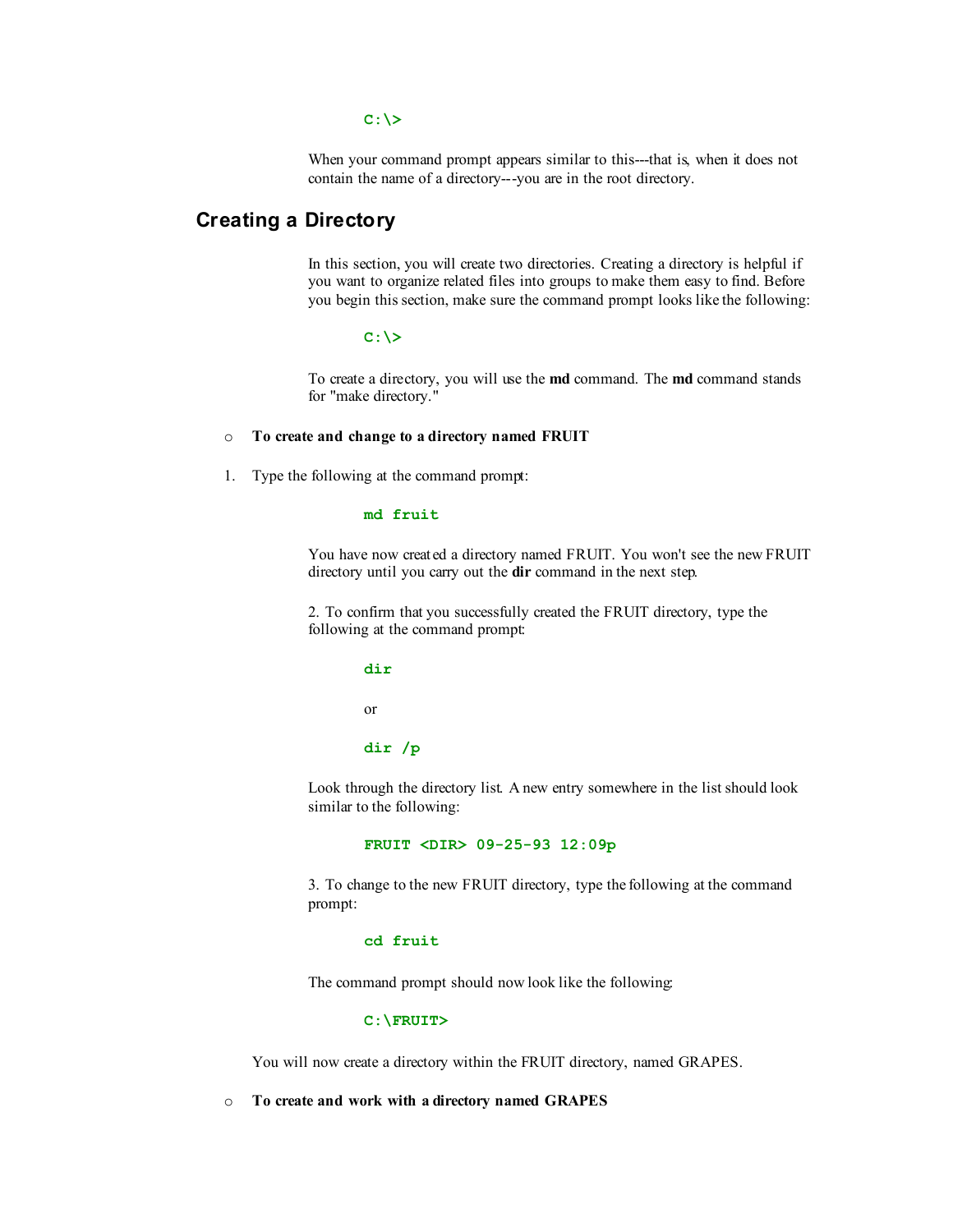**1.** Type the following at the command prompt:

**md grapes** 

You will not see the new GRAPES directory until you carry out the **dir** command in the next step.

**2.** To confirm that you successfully created the GRAPES directory, type the following at the command prompt:

**dir**

A list similar to the following appears:

```
Volume in drive C is MS-DOS-6 
Volume Serial Number is lE49-15E2 
Directory of C:\FRUIT
. <DIR> 09-25-93 12:08p 
.. <DIR> 09-25-93 12:08p 
GRAPES <DIR> 09-25-93 12:10p 
                  3 file(s) 0 bytes 
                    11534336 bytes free
```
Note that there are three entries in the FRUIT directory. One is the GRAPES directory that you just created. There are two other entries---one looks like a single period (**.**) and the other looks like a double period (**..**). These directory entries are important to MS-DOS, but you can ignore them. They appear in every directory and cont ain information relation to the directory structure.

The GRAPES directory is a *subdirectory* of the FRUIT directory. A subdirectory is a directory within another directory. Subdirectories are useful if you want to further subdivide information.

**3.** To change to the GRAPES directory, type the following at the command prompt:

**cd grapes** 

The command prompt should now look like the following:

**C:\FRUIT\GRAPES>** 

4. To switch back to the FRUIT directory, type the following:

**cd ..** 

The command prompt should now look like the following:

**C:\FRUIT>**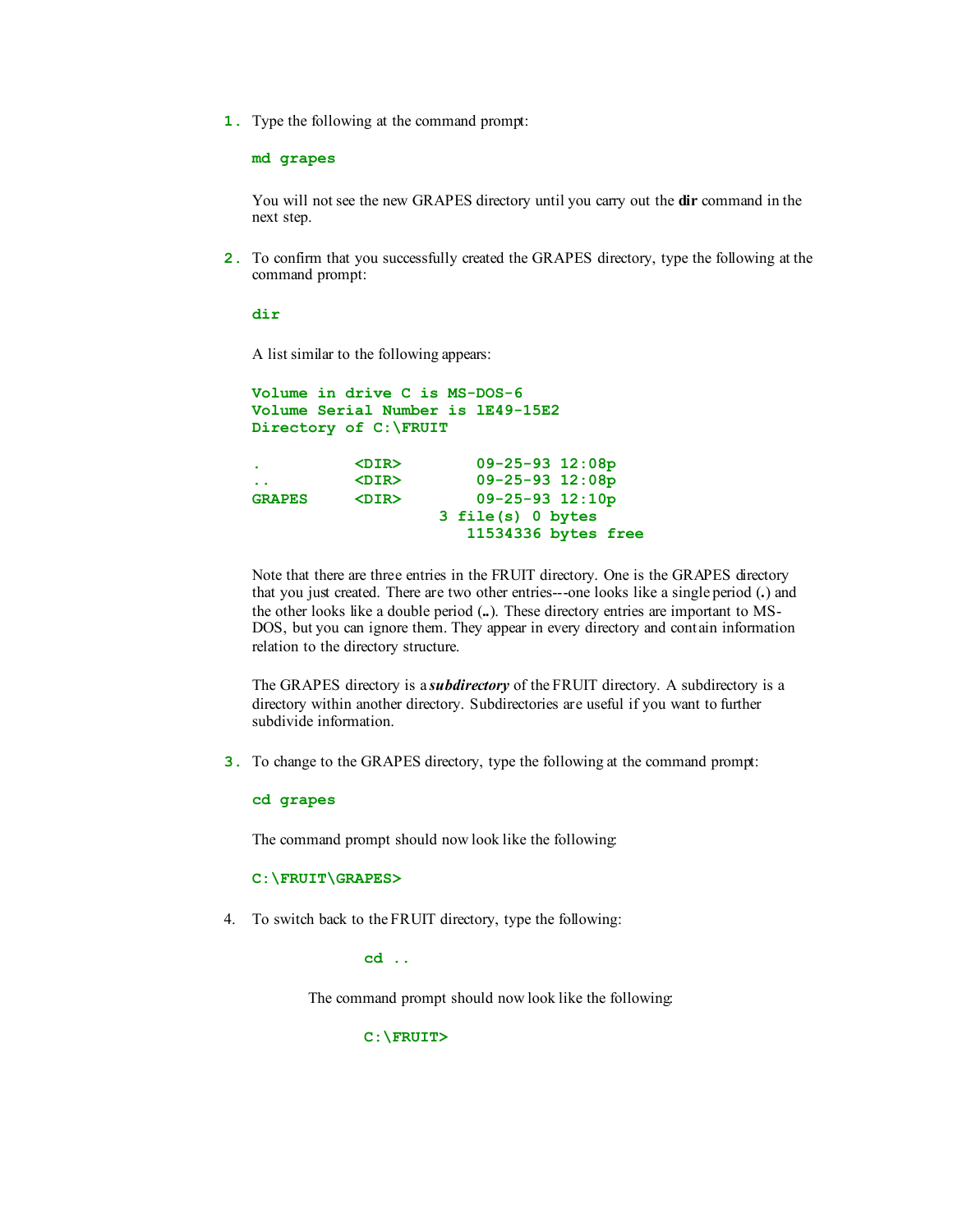When the **cd** command is followed by two periods (**..**), MS-DOS moves up one level in the directory structure. In this case, you moved up one level from the GRAPES directory to the FRUIT directory.

# **Deleting a Directory**

If you no longer use a particular directory, you may want to delete it to simplify your directory structure. Deleting a directory is also useful if you type the wrong name when you are creating a directory and you want to delete the incorrect directory before creating a new one.

In this section, you will delete the GRAPES directory. Before you begin this section, make sure the command prompt looks like the following:

#### **C:\FRUIT>**

To delete a directory, use the **rd** command. The **rd** command stands for "*remove directory*."

# o **To delete the GRAPES directory**

**1.** Type the following at the command prompt:

#### **rd grapes**

2. To confirm that you successfully deleted the GRAPES directory, type the following at the command prompt:

#### **dir**

The GRAPES directory should no longer appear in the directory list.

**Note** You cannot delete a directory if you are in it. Before you can delete a directory, you must make the directory that is one level higher the current directory. To do this, type **cd..** at the command prompt.

# **Changing Drives**

This section describes how to change drives. Changing drives is useful if you want to work with files that are on a different drive.

So far, you have been working with driveC. You have other drives you can use to store information. For example, drive A is your first floppy disk drive. The files and directories on drive A are located on the floppy disk in the drive. (You might also have a drive B, which contains the files and directories stored on the floppy disk in that drive.)

Before you begin this section, make sure your command prompt looks like the following:

#### **C:\FRUIT>**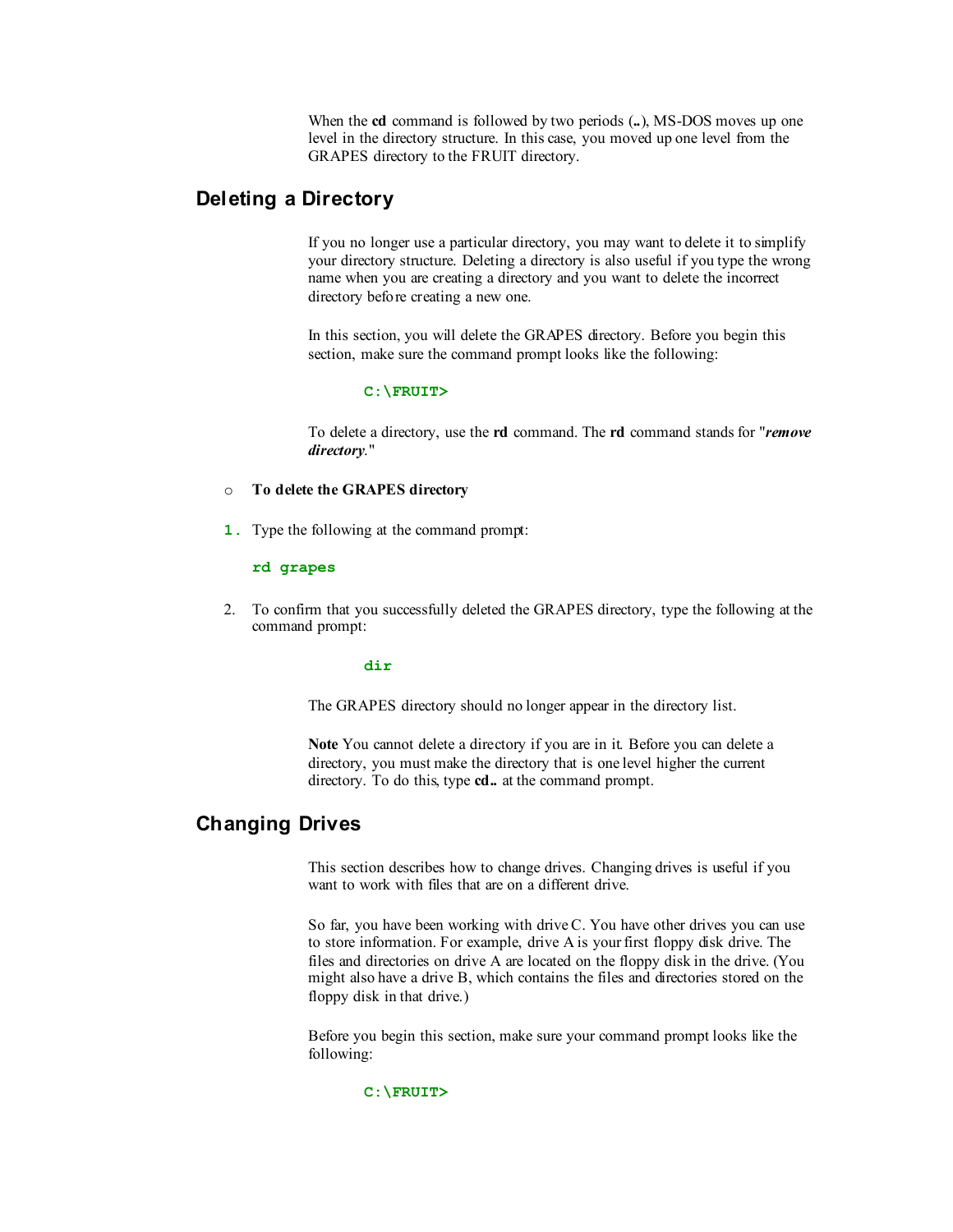#### o **To change to and view files on a different drive**

1. Insert a 3.5" floppy disk in drive A label- side up. Make sure the disk clicks into the drive.

**1.** Type the following at the command prompt:

**a:** 

Note that the command prompt changed to the following:

**A:\>**

This message may appear:

**Not ready reading drive A** 

**Abort, Retry, Fail?** 

If you see this message, the disk may not be inserted properly. Place the disk label-side up in the disk drive, and make sure the disk clicks into the disk drive. Then, type r for Retry. If this message appears again, press F for Fail, and then type b: at the command prompt. If you no longer see this message, type b: instead of a: throughout the rest of the tutorial.

There must be a floppy disk in the drive that you want to change to.

2. Change back to drive C by typing the following at the command prompt:

**c:**

Your command prompt should return to the following:

#### **C:\FRUIT>**

When you type a drive letter followed by a colon, you change to that drive. The drive letter that appears in the command prompt shows which drive is the *current drive*. Unless you specify otherwise, any commands you type are carried out on the current drive and in the current directory.

So far, all the commands you typed were carried out on the current drive and in the current directory. You can also carry out a command on a drive that isn't current. For example, you can view the files on a disk in drive A without switching to drive A by following this procedure.

- o To view the contents of the WINDOWS directory on drive C
- 1. Type the following at the command prompt: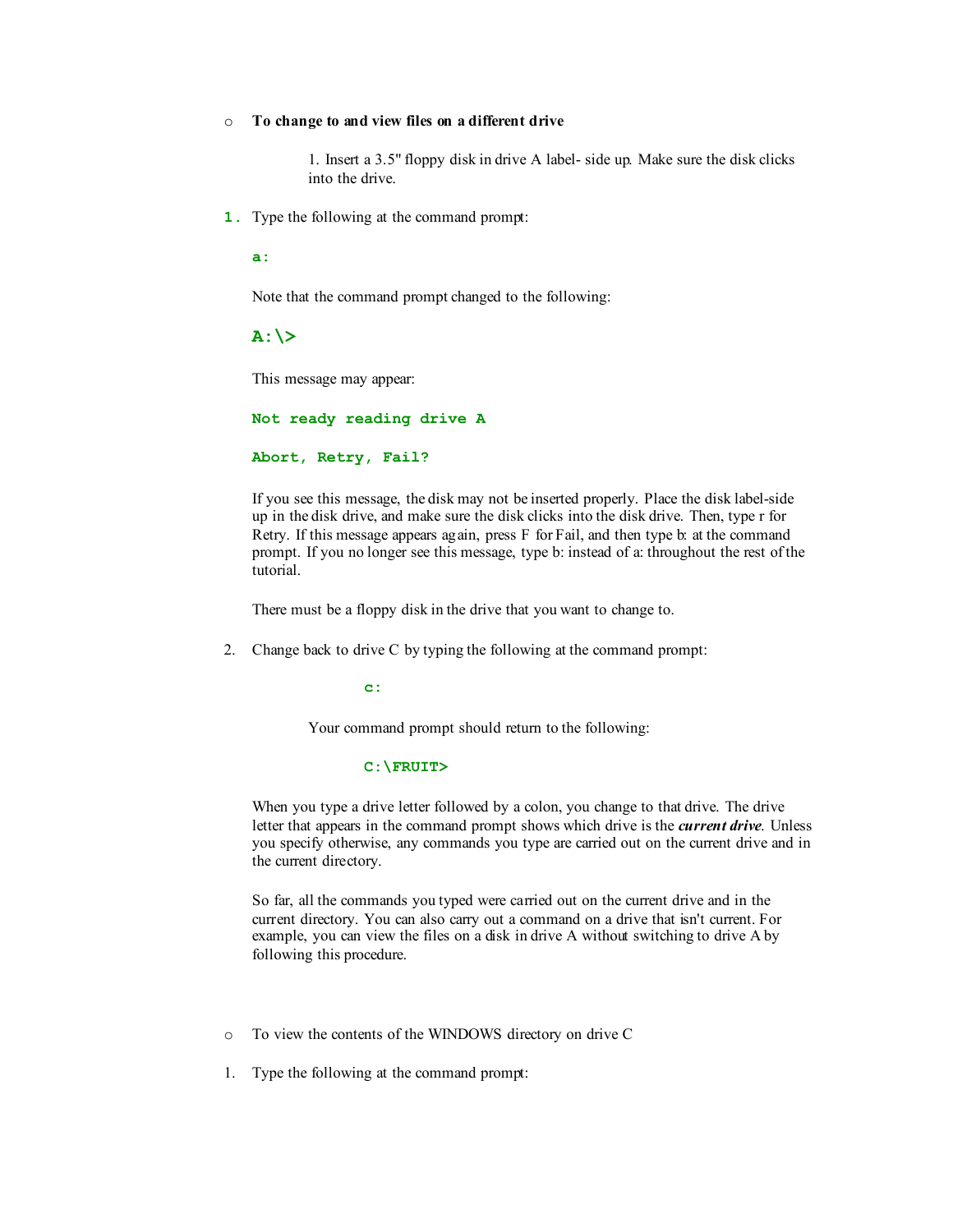#### **dir c:\windows**

A list of the files in the DOS directory on drive **C** should scroll past on your screen.

# **Copying Files**

This section describes how to copy a single file and a group of files. Copying files creates a duplicate of the original file and does not remove the original file. This is useful for many reasons. For example, if you want to work on a document at home, you can copy it from your computer at work to a floppy disk and then take the floppy disk home.

To copy a file, you will use the copy command. When you use the copy command, you must include two parameters. The first is the location and name of the file you want to copy, or the source. The second is the location to which you want to copy the file, or the destination. You separate the source and destination with a space. The copy command follows this pattern:

#### **copy source destination**

• Copying a Single File

In this section, you will copy the notepad.exe files from the WINDOWS directory to the FRUIT directory. You will specify the source and destination of these files in two different ways. The difference between the two methods is explained at the end of this section.

Before you begin this section, make sure the command prompt looks like the following:

#### **C:\FRUIT>**

To copy the NOTEPAD.EXE files from the WINDOWS directory to the FRUIT directory

**1.** Return to the root directory by typing the following at the command prompt:

## **cd\**

The command prompt should now look like the following:

# **C:\>**

Change to the DOS directory by typing the following at the command prompt:

# **cd windows**

The command prompt should now look like the following:

## **C:\WINDOWS>**

**2.** Make sure the file you are going to copy, NOTEPAD.EXE, is located in the WINDOWS directory by using the dir command followed by a filename.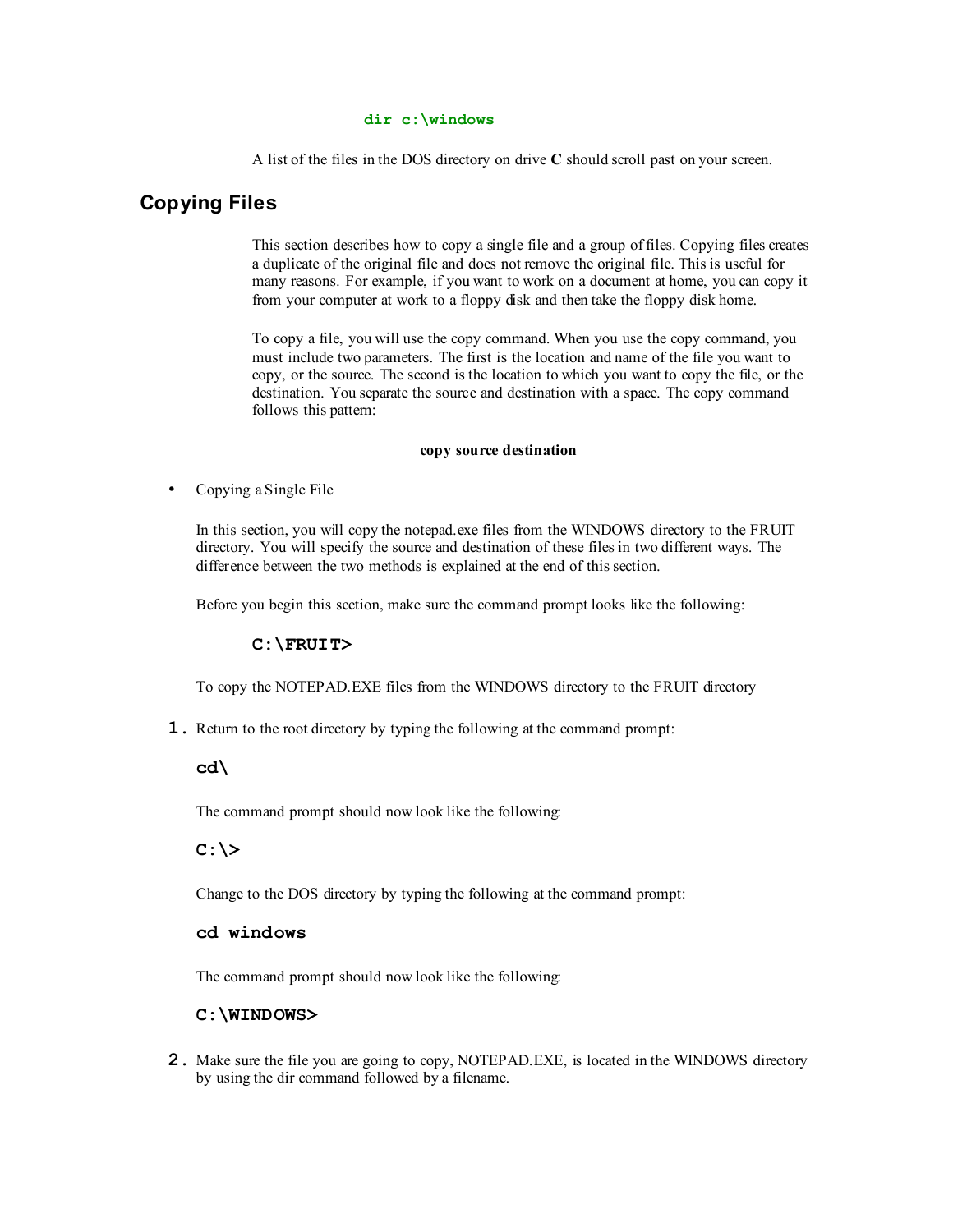# **dir notepad.exe**

A list similar to the following appears:

**3.** To copy the NOTEPAD.EXE file from the WINDOWS directory to the FRUIT directory, type the following at the command prompt:

# **copy c:\windows\notepad.exe c:\fruit**

The following message appears:

# **1 file(s) copied**

4. To confirm that you copied the files successfully, view the contents of the FRUIT directory by typing the following at the command prompt:

# **dir \fruit**

You should see the file listed in the FRUIT directory.

# **Renaming Files**

This section explains how to rename files. You may want to rename a file if the information in it changes or if you decide you prefer another name.

To rename a file, you will use the **ren** command. The **ren** command stands for "**rename**." When you use the **ren** command, you must include two parameters.

The first is the file you want to rename, and the second is the new name for the file. You separate the two names with a space. The **ren** command follows this pattern:

#### **ren oldname newname**

• **Renaming a File**

In this section, you will rename the README.TXT file.

Before you begin this section, make sure your command prompt looks like the following:

# **C:\FRUIT>**

**1.** To rename the NOTEPAD.EXE file to PADNOTE.TXT, type the following at the command prompt:

# **ren notpad.exe padnote.txt**

2. To confirm that you renamed the file successfully, type the following at the command prompt:

**dir**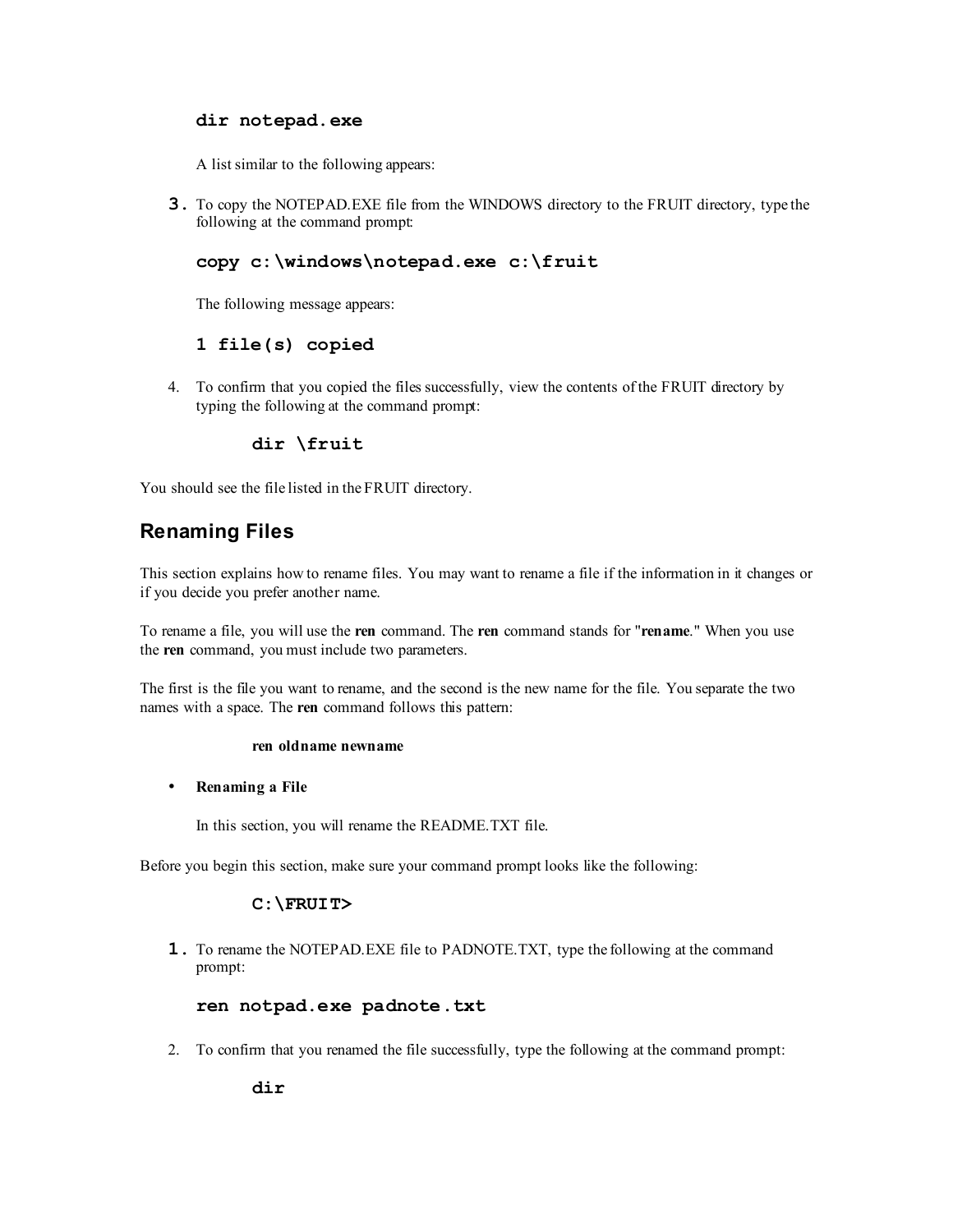# **Deleting Files**

This section explains how to delete, or remove, a file that you no longer want on your disk. If you don't have very much disk space, deleting files you no longer use is essential.

To delete a file, you will use the del command. The del command stands for "delete."

## • **Deleting a File**

In this section, you will delete two files using the **del** command.

Before you begin, make sure your command prompt looks like the following:

# **C:\FRUIT>**

## **To delete the PEARCOM and PEAR.HLP files**

**1.** Delete the PADNOTE.TXT file by typing the following at the command prompt:

# **del PADNOTE.TXT**

2. To confirm that you deleted the files successfully, type the following at the command prompt:

## **dir**

# • **Deleting a Group of Files**

In this section, you will use wildcards to delete a group of files.

Before you begin this section, make sure your command prompt looks like the following:

# **C:\FRUIT>**

To delete files in the current directory that end with the extension OLD by using wildcards

**1.** View all files that end with the extension OLD by typing the following at the command prompt:

# **dir \*.old**

A list of all the files that end with the extension OLD appears. Make sure that these are the files you want to delete. When you are deleting files by using wildcards, this step is very important. It will prevent you from deleting files accidentally.

2. Delete all files ending with OLD by typing the following at the command prompt:

# **del \*.old**

3. To confirm that all the files with the extension OLD have been deleted, type the following at the command prompt: